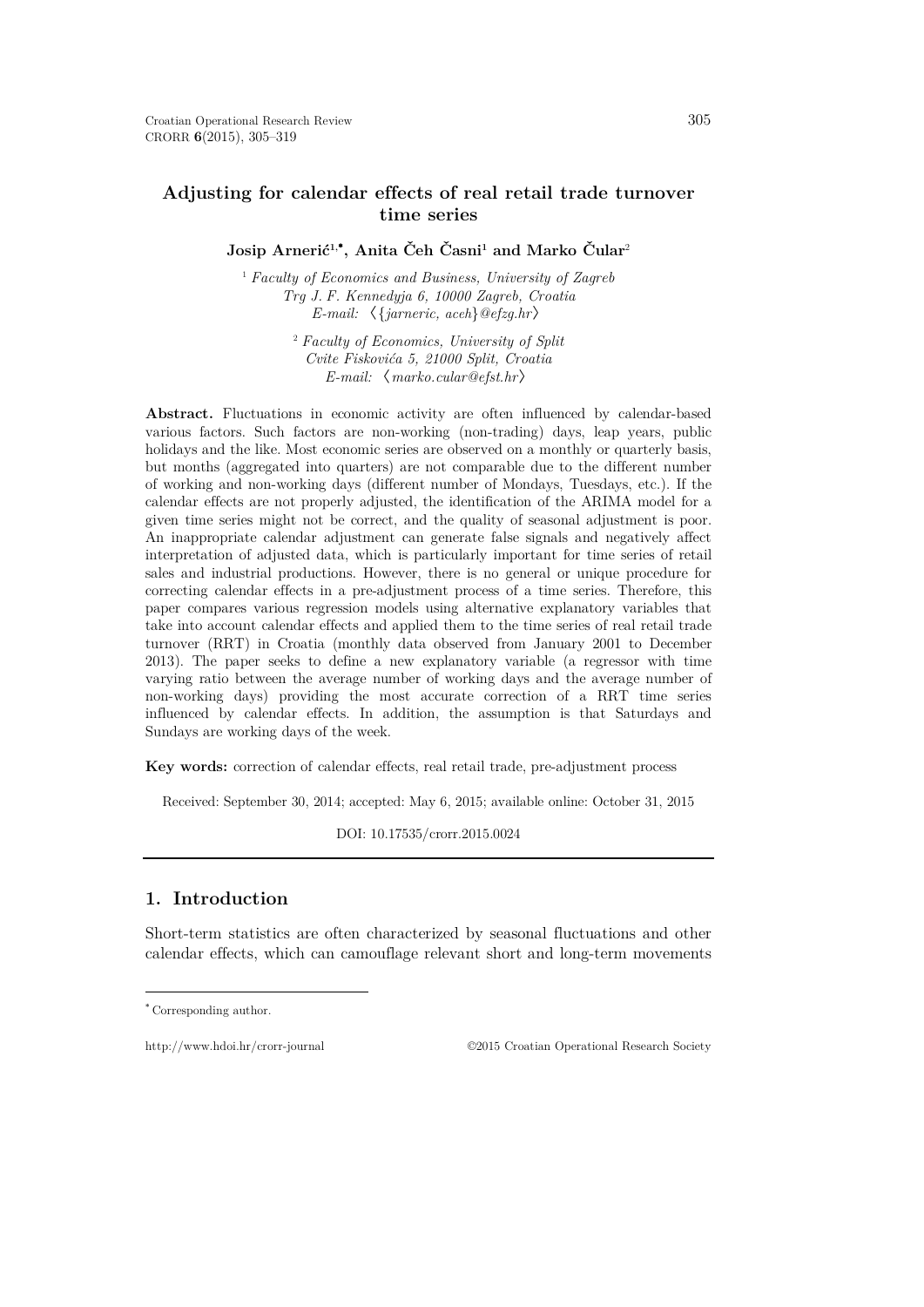of series, and obstruct a clear understanding of analyzed economic phenomena. Therefore, the main objective of seasonal adjustment is to remove changes that are due to seasonal or calendar influences in order to produce a clearer picture of the underlying behavior of an analyzed series [4].

Most of economic series are observed on a monthly or quarterly basis, but months (aggregated into quarters) are not comparable due to the different number of working and non-working days (different number of Mondays, Tuesdays, etc.). This can have an impact on the observed variables such as retail sales, industrial productions and transportation. For example, retail sale turnover is likely to be more important on Saturdays than on other days of the week. Hence, there are two main reasons for revising data adjusted for seasonal effects and calendar effects: (1) revised gross data, based on improved information (in terms of coverage and/or reliability); or  $(2)$  a better estimated seasonality pattern, based on new information provided by new gross data, and based on the characteristics of filters and procedures that eliminate calendar and seasonal effects [4].

Two similar adjustment methods could be used; the method used by U.S. Census Bureau and the Eurostat method, although there is no paradigm on which method performs better [11]. The choice of method usually depends on experience and the policy of an organization, such as Croatian Bureau of Statistics. Calendar adjustment and seasonal adjustment is a source of constant debate, given that different methods can be used, in addition to the different tools and computer programs [6-8]. Moreover, the changes to original data due to seasonal adjustment is also brought into question.

According to the National Statistics Institute (INE) [11], seasonal fluctuations are movements occurring with a similar intensity each month (quarter) or each season of the year, and as such, are expected to continue occurring. Furthermore, calendar effects result from different structures of months (or quarters) in different years (in terms of length and composition), even if the remaining factors influencing the variable of interest remain constant. For example, March always has 31 days, and on average, it has more Mondays than February. The working-day adjustment should only be associated with the non-seasonal part of the effect.

According to Arteche et al. [1], calendar effects can be divided into two groups. The first group is the effects of working (or trading) days, whereas the second group deals with special calendar effects, such as Christmas, Easter or other (national) holidays. When processing data, these effects have to be considered as well as the associated various seasonal adjustment methods that are to be applied.

An inappropriate or poor quality seasonal and calendar adjustment can generate false signals and negatively affect interpretation of adjusted data. Bearing in mind all of this, the aim of this paper is to apply different correction methods to calendar effects influencing real retail trade turnover (RRT) in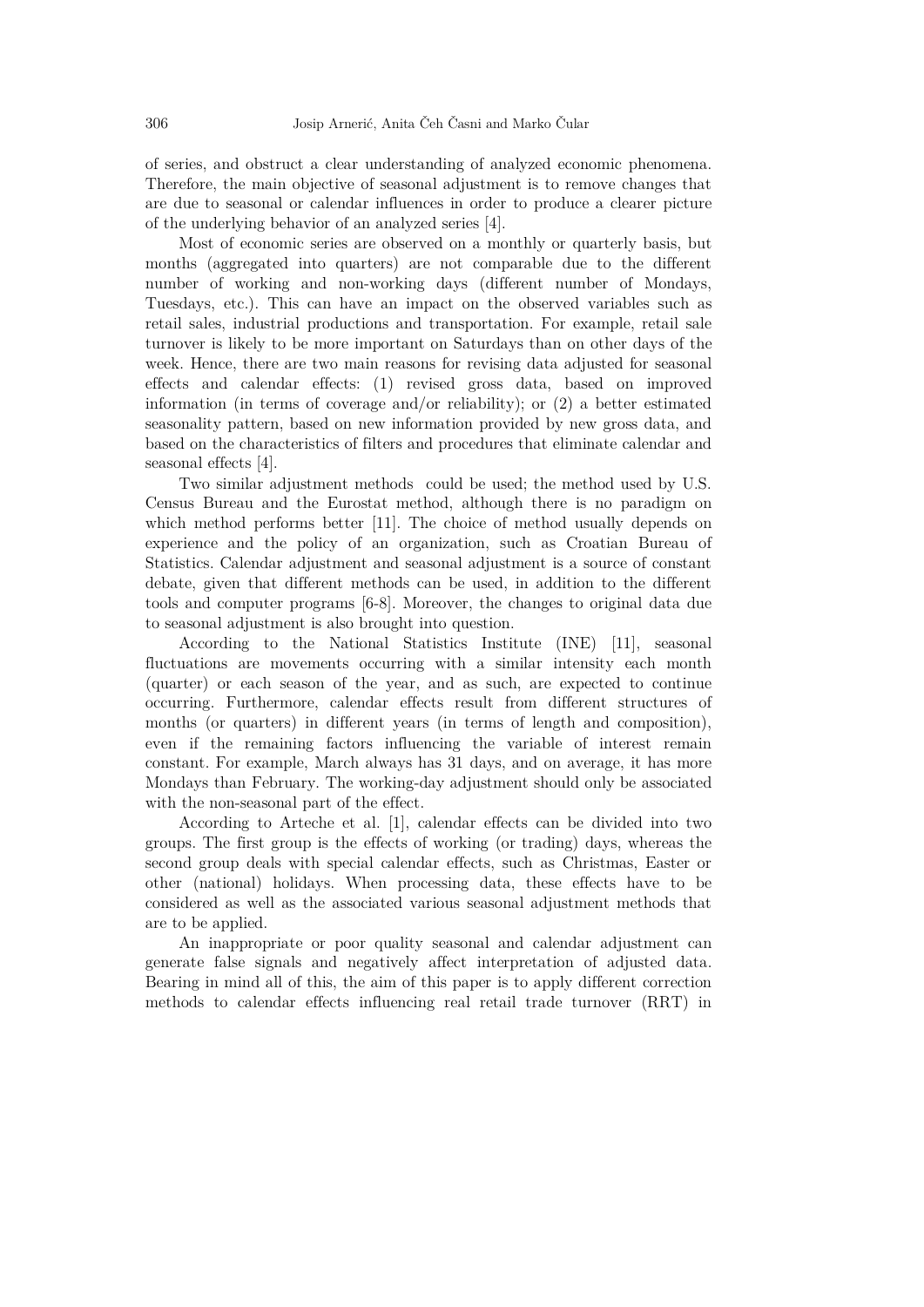Croatia and to define new explanatory variables that will provide most accurate correction of the RRTT time series. Therefore, new regressors in adjusting calendar effects will be defined.

The reminder of this paper provides the following sections. After the introduction in Section 2, an overview of different methods for correcting calendar effects based on previous research is presented. Section 3 describes the methodology, while Section 4 presents the results of the empirical analysis. Finally, Section 5 presents concluding remarks.

#### **2. Overview of methods of calendar effects correction**

Previous research has used linear regression incorporating different regressors for calendar adjustment of time series. Specifically, corrections for working (or trading) days are carried acquired from the estimated linear regression. Similar to Arteche et al. [1], the following calendar structure model using explanatory variables is defined as

$$
y_t = z_t' \gamma + \varepsilon_t
$$
  

$$
\varphi(L)\delta(L)\varepsilon_t = \theta(L)v_t, \qquad t = 1, 2, ..., T
$$
 (1)

where  $y_t$  is a time series of interest,  $\varepsilon$ , are error terms that follow an ARIMA process,  $\varphi(L), \delta(L)$  and  $\theta(L)$  are finite polynomials of the lag operator *L*,  $z_i$  is a vector of  $(K \times I)$  of *K* relevant regressors,  $\gamma$  is a  $(K \times I)$  vector of unknown parameters and  $v_t$  is an error term defined as white noise.

The component  $z'_i \gamma$  represents nonstochastic effects, which are subtracted from the original time series before applying the ARIMA methodology for decomposition of the time series into a trend/cycle, seasonal and irregular component. The simplest nonstochastic effect is the average, in this case the regression constant. Effects that are more complex are for instance the intervention variables, atypical observations or calendar effects. Each time period is characterized by a different number of Mondays, Tuesdays, …, Sundays. Arteche et al. [1] have compared different methods for processing calendar effects using spectral analysis, recursive estimation, information criteria and t-statistics applied to monthly data of the Industrial Production Index sourced from the Spanish province of Álava (Basque). The results are computed using the software packages TRAMO and SEATS. Five models are used, providing different corrections of calendar effects. The results indicated that simpler models can achieve better results, but may be insufficient for some time series, given that their duration and impact may vary between countries and sectors. They have concluded that atypical observations can have an important impact on processing calendar effects.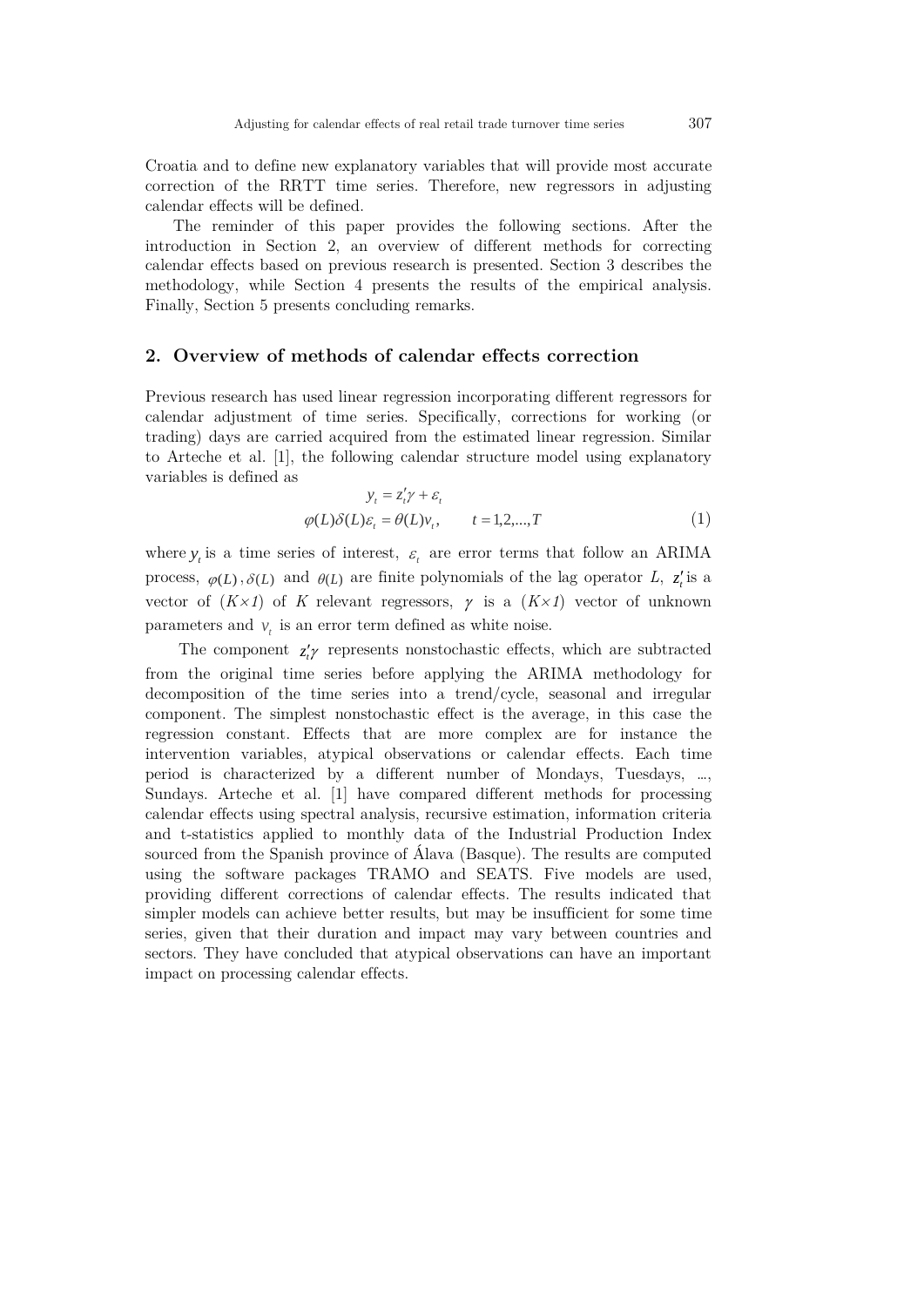EUROSTAT [7] recommendations that the correction of calendar and seasonal effects and the extraction of a trend-cycle from a short term time-series should be carried out by applying ARIMA models along with TRAMO and SEATS modifications. This methodology is used by the main statistical offices throughout the world. TRAMO (Time Series Regression with ARIMA Noise, Missing Observations and Outliers) is a program for estimating, predicting and interpolating regression models using unobserved values and ARIMA errors, which in turn enables modelling of different types of anomalous values or outliers. TRAMO makes estimates using the maximum likelihood (or conditional least squares) of all the parameters in a selected model; detects and corrects anomalous observations or 'outliers' (additive, transitory or level shift); provides predictions of series and the corresponding mean square error; optimally interpolates non-observed values and calculates mean square errors. SEATS (Signal Extraction in ARIMA Time Series) decomposes a time series into unobservable components or signals. In addition, SEATS breaks down the linearized series, adhering to the specified model in TRAMO for the trend-cycle component (the trend includes long-term or low frequency movements, with a period exceeding 8 years). The cyclical component includes oscillations with a duration of between 2 and 8 years.

Leontitsis at al [12] have documented numerous stock return patterns related to calendar time. The list includes patterns related to the month-of-theyear, day-of-the-week and day-of-the-month. They have concluded that calendar anomalies are not in accordance with the concept of the Efficient Market Hypothesis. Their paper presents a nonlinear forecasting method for financial time series that takes into account calendar effects, improves the quality of forecasts and leads to the development of profitable trading strategies (excluding taxes, transaction and other costs). They used the daily returns from the NASDAQ Composite and TSE 300 Composite indices covering the period from 1984 to 2003.

Cano at al [3] used REGARIMA modelling techniques to account for calendar effects with month-specific explanatory variables. REGARIMA modelling combines standard regression analysis and ARIMA modelling. The REGARIMA models evaluate the variation in employment levels that are attributable to 11 separate survey interval variables, where one sis specified for each month except March, which always has a 4-week reporting interval from February. Smoothness statistics, t-statistics and joint tests for inclusion of explanatory variables provide supporting evidence for the majority of published employment series. The Bureau of Labor Statistics implemented the new X-12- ARIMA-based seasonal adjustment procedures with release of data from May 1996.

Monsell at al [13] have examined several alternative approaches to modelling Easter holiday effects including a method suggested by the Australian Bureau of Statistics. A more parsimonious technique for modelling trading day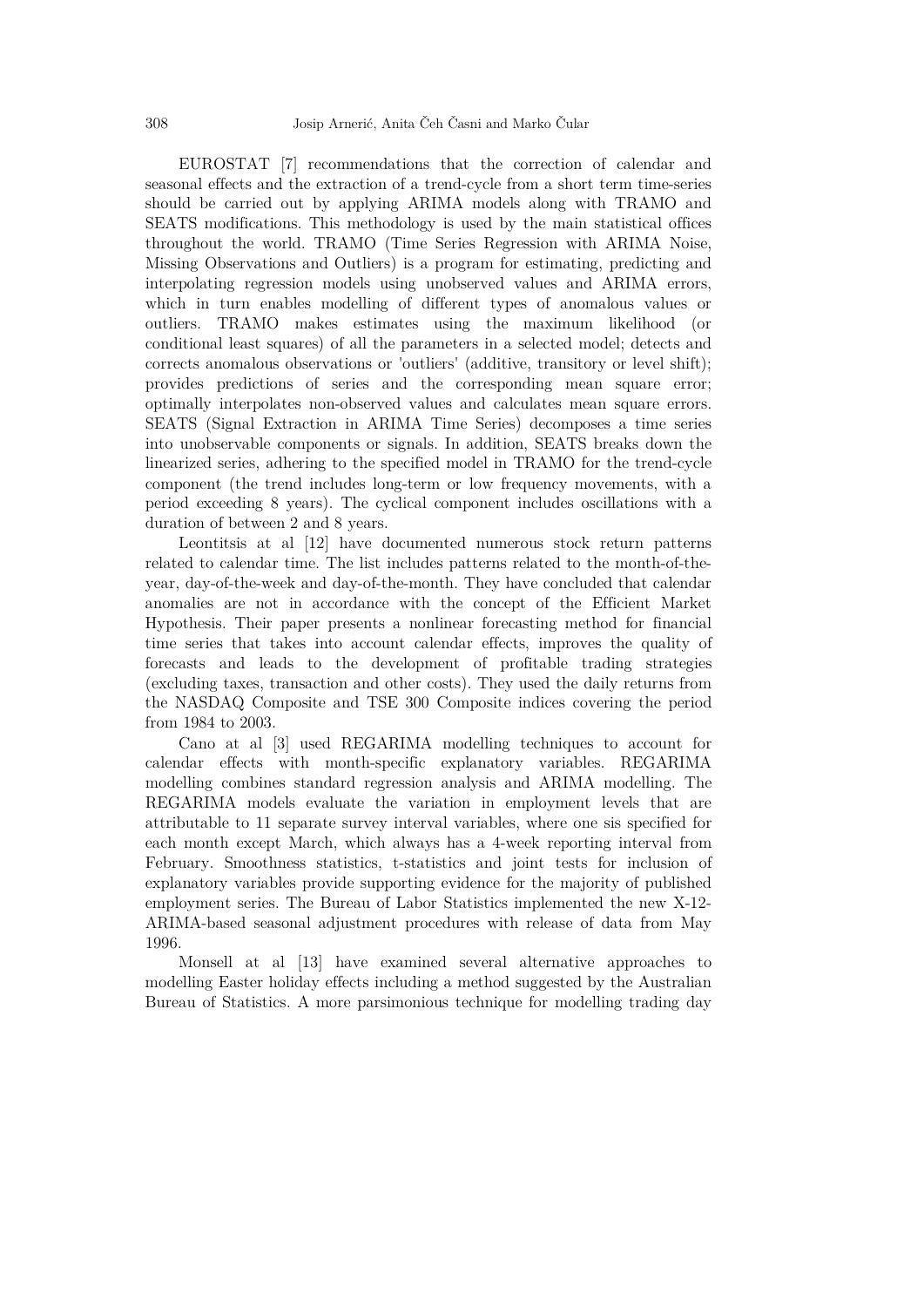variation is examined by applying the day-of-week constraints from the weekday/weekend trading day contrast regressor found in TRAMO and X-12- ARIMA to the stock trading day. The final proposed Easter model is one that assumes that the change in the level of activity for weekend days (Friday, Saturday and Sunday) is different than the change for the weekdays leading up to Easter. This model will pool the effect for the weekend and weekdays, so that there is a single regressor for the weekend effect and a single regressor for the weekday effect.

Fale at al [9] describes the change to the seasonal adjustment of the SEEK and Trade Me Jobs vacancies series (the two main internet job boards) that are used to calculate the monthly Skilled Vacancy Index and All Vacancy Index. The change in the process is the result of an investigation into calendar effects in the series and comparisons of the performance of the day of the week and Easter effects regression models. The outcome of this modelling framework was a better identification of seasonal effects and a clearer picture of job vacancies, enhancing the Ministry of Business, Innovation and Employment's capacity to monitor and report on job vacancies. The modelling framework removes effects of the differing numbers of day of the week in each month, and the effect of Easter falling on different dates each year.

The adjustments were implemented using SAS software X-12 ARIMA to produce a combined regression and the ARIMA model for the time series by all and skilled vacancies for industries, occupations and regions. Standard statistical tests indicate that adjusting for these calendar effects in the vacancies series was consistent with the data in each month from Trade Me Jobs and SEEK.

# **3. Methodology**

The working days effect differentiates working days from weekend days, so, in relevant literature, the variable  $we_{m}$  is usually used to express the weighted difference between the number of working days in the month *m* from year *T* (  $W_{m,T}$ ) and non-working days in the month *m* from year *T* ( $n_{W_{m,T}}$ ). The simplest way to compute the variable  $we_{\eta x}$  is:

$$
we_{m,T} = \left(w_{m,T} - \frac{5}{2}nw_{m,T}\right).
$$
\n<sup>(2)</sup>

Equation (2) gives the variable  $we_{m\tau}$ , which is commonly used as a regressor in removing calendar effects. The weakness of the regressor defined in (2) and is a constant ratio between average number of working days and average number of non-working days, i.e. the number of non-working days is multiplied by 5/2 so that the average of the newly created variable is zero. This corresponds to the normalized composition-of-month effect. However, consideration must be given to the fact that the length and composition of each month has a seasonal part,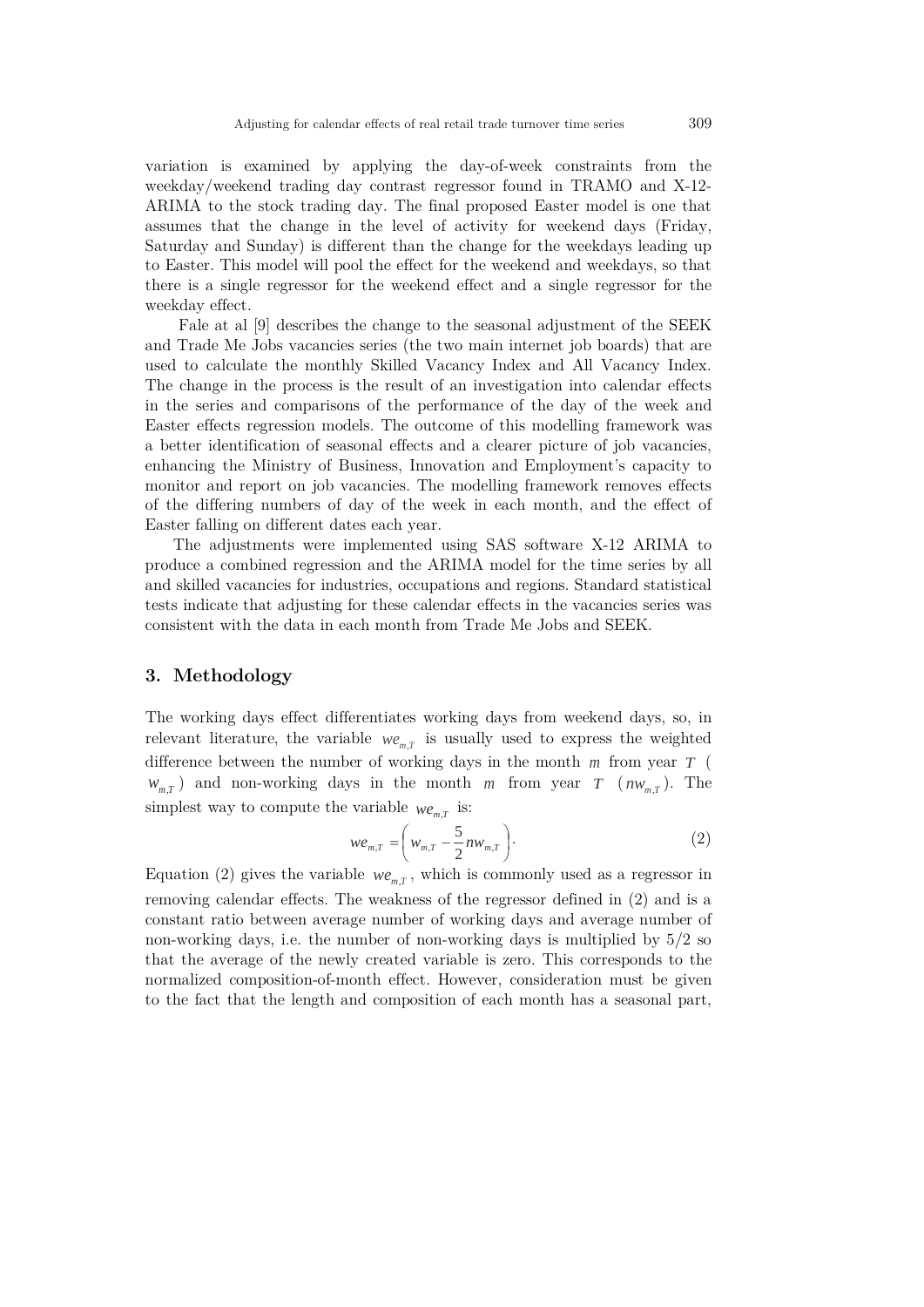which has to be captured in the seasonal component, and must not be eliminated. Moreover, the working-day adjustment must only be associated with the non-seasonal part of the effect. The non-seasonal part of the composition of working days of the month may be estimated by a deviation of this number of days from its long-term average. According to [4] and [11], in order to eliminate the seasonal part of this effect, the following working day regressor should be calculated using the following:

$$
we_{m,T}^* = (w_{m,T} - \overline{w}_m) - \frac{\overline{w}}{\overline{nw}} \cdot (nw_{m,T} - \overline{nw}_m) \quad m = 1, 2, \dots, 12,
$$
 (3)

where,  $w_{m,T}$  is the number of working days in the month *m* of year *T*,  $\overline{w}_m$  is the average number of working days for each month in the series January, February,... December over the long-run (calculated over a 28-year calendar),  $nw_{mT}$  is the number of non-working days in the month *m* of year *T*, *nw<sub>m</sub>* is the average number of non-working days for each month in the long run, and *nw*  $\frac{\overline{w}}{w}$  is the ratio between the average number of working days and the average number of non-working days, calculated over a 28-year calendar. In shorter series, this quotient is obtained using the calendar of the complete series, and is recalculated every year. The advantage of the regressor  $w_{m,\tau}^*$  defined in (3) is that it includes both effects: the length-of-month effect and the composition-ofmonth effect. Even regressor  $we_{mT}^*$  exhibits better properties than  $we_{mT}$ . It is erroneous to assume that working days  $w_{m,T}$  are weekdays and non-working days  $n w_{m}$  are Saturdays and Sundays, as is commonly set in most packages for time series analysis.

Furthermore, Eurostat and the European Central Bank emphasize the importance of leap year correction, which can be modelled using the following zero mean variable:

$$
= 0,75
$$
 if  $m$  = February of a leap year  
\n $lpy_{m,T}$  = -0,25 if  $m$  = February of a non-leap year  
\n= 0 if  $m$  = other months  
\nif  $m$  = other months

The effect of public holidays as non-working days from Monday to Friday can also be analyzed separately by the following regressor:

$$
ph e_{m,T} = (ph_{m,T} - df), \qquad (5)
$$

where  $ph_{mT}$  is the number of non-working days corresponding to Monday, Tuesday, …, Friday in the month *m* of year *T* , and *df* is the long run average of non-working days in the month excluding weekends. All three abovementioned effects (working days effect, leap year effect and public holiday's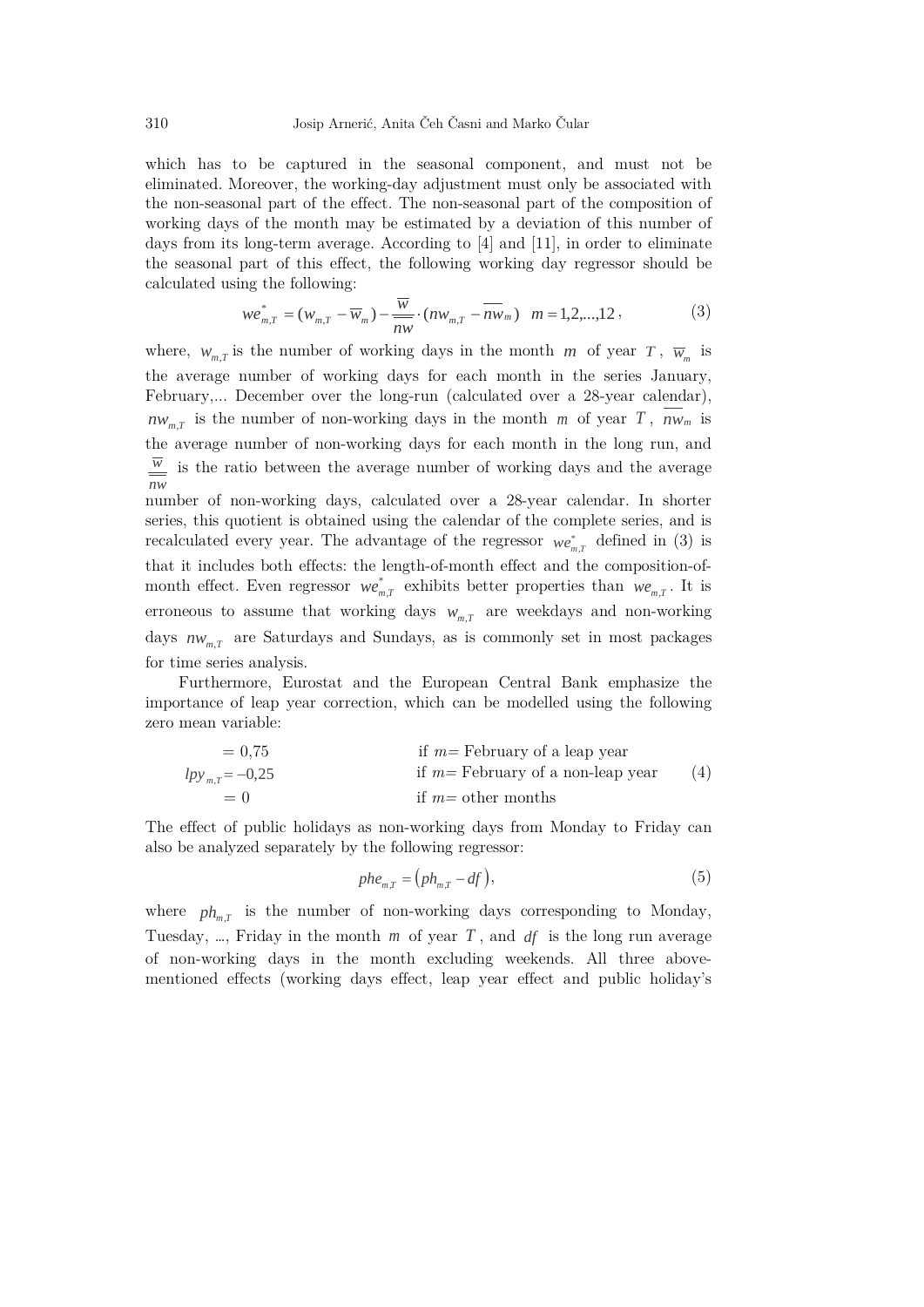effect) can be analyzed using a regression of a time series (monthly data observed over *T* years) with three independent variables:

$$
y_{m,T} = \beta_0 + \beta_1 w e_{m,T} + \beta_2 l p y_{m,T} + \beta_3 p h e_{m,T} + \varepsilon_{m,T},
$$
 (6)

Specifically, the regression model in equation (6) is the basic model which most European NSI use for correcting calendar effects. The alternative model can be a generalized model (6) that adds six new variables instead of  $we_m$ ;

$$
y_{m,T} = \beta_0 + \sum_{j=1}^{6} \beta_j w_{m,T}^j + \beta_7 l p y_{m,T} + \beta_8 p h e_{m,T} + \varepsilon_{m,T},
$$
 (7)

where  $W_{m,T}^J$  are defined as follows:

$$
w_{m,T}^{1} = (Mon_{m,T} - Sun_{m,T})
$$
  
\n
$$
w_{m,T}^{2} = (Thu_{m,T} - Sun_{m,T})
$$
  
\n
$$
\vdots
$$
  
\n
$$
w_{m,T}^{6} = (Sat_{m,T} - Sun_{m,T})
$$
\n(8)

Each variable  $w_{m,T}^j$  represents the difference between the number of days *j* in month  $m$  of year  $T$  and the number of Sundays in month  $m$  of year  $T$ . Model (7) is the most popular model that combines standard regression analysis and ARIMA modelling before seasonal adjustment of the series. This model is known as the Reg-ARIMA model and is a part of the X-12-ARIMA technique. However, a disadvantage of model (7) is that it takes eight parameters to conduct an estimate, whereas model (6) has only three parameters. Model (6) and (7) can be modified by excluding some independent variables, thus allowing different corrections to calendar effects of a given time series. Based on that idea, models (6) and (7) can be simplified into one model using only one regressor, which can take into account all of the effects, i.e. the working days effect, public holidays' effect, as well as the Easter effect and implicitly the leap year effect:

$$
y_{m,T} = \beta_0 + \beta_1 w e^*_{m,T} + \varepsilon_{m,T}, \qquad (9)
$$

where  $we_{m,t}^*$  is defined as in (3) but differs in the manner of counting working days and non-working days (regardless of whether it is a public holiday or Easter).

When building the regressor  $we^*_{m,t}$ , Croatian public holidays should be taken into account. In calculation both working and non-working days, the number of each of these days in each month in Croatia are taken into consideration.

According to abovementioned three models, only two are applied and compared. Namely, model (6) and model (9) are taken into consideration due to the parsimony principle that is compared to model (7). Moreover, model (7) assumes that Sunday is non-working day in the month, which does not hold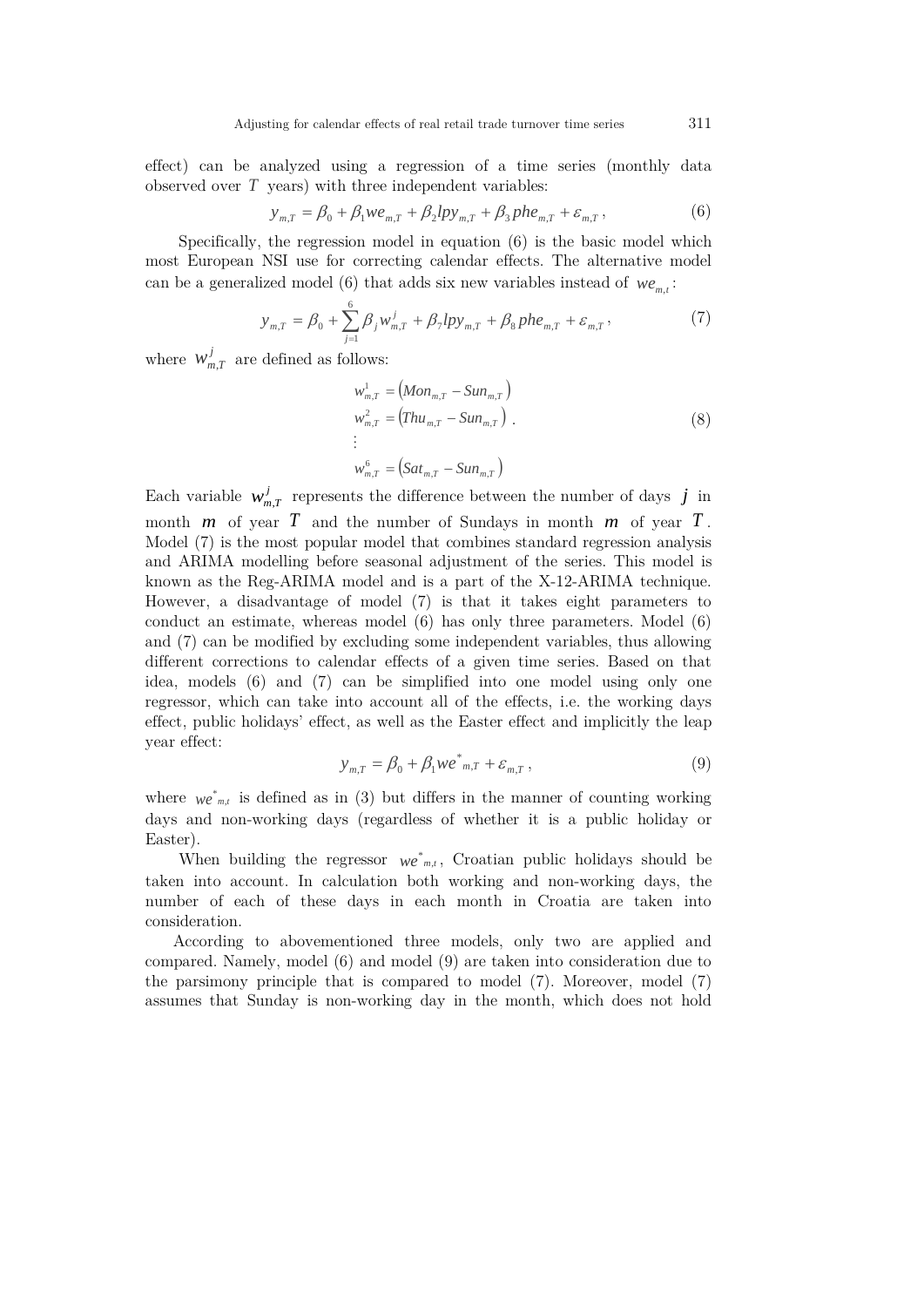true for Croatia. Since the objective of this paper is to define new a explanatory variable which will give the most accurate correction of the RRT time series, regressor  $we^*_{m,t}$  in equation (9) is modified according two following assumptions:

- The ratio between the average number of working days and the average number of non-working days is not constant (it should be recalculated every year).
- Saturdays and Sundays are working days of the week.

It is rational to assume that Saturdays and Sundays are working days of the week due to retail sales in Croatia. Working on weekends, especially on Sundays, became an important marketing element and usual practice in Croatia, brought on by arrival of foreign retail chains and the formation of new national retail chains that mainly trade in food products and consumer goods. Large shopping centers are becoming a destination for family trips on Sundays, and skilled traders constantly are organizing specials and promotions to attract more customers.

The regressor  $we_{m,t}$  in equation (6) is also be modified based on the same two assumptions. Therefore, the proposed modifications refer to manner variables  $we_{m,t}$  and  $we_{m,t}^*$  are computed according based on formulas (2) and (3) by taking into account new assumptions. After computing regressors  $we_{m}$ , and  $We^*_{m,t}$ , models (6) and (9) are estimated using OLS and are compared to reach the conclusion as to which of the two models provides a better correction of calendar effects. Input data for two regressors are presented in Table 1 and Table 2, while the empirical results are presented in the next section.

|            | 2001 | 2002 | 2003 | 2004 | 2005 | 2006 | 2007 | 2008 | 2009 | 2010 | 2011 | 2012 | 2013 |
|------------|------|------|------|------|------|------|------|------|------|------|------|------|------|
| Jan        | 29   | 29   | 29   | 29   | 29   | 29   | 29   | 29   | 29   | 29   | 29   | 29   | 29   |
| Feb        | 28   | 28   | 28   | 29   | 28   | 28   | 28   | 29   | 28   | 28   | 28   | 29   | 28   |
| Mar        | 31   | 30   | 31   | 31   | 29   | 31   | 31   | 29   | 31   | 31   | 31   | 31   | 30   |
| Apr        | 28   | 29   | 28   | 28   | 30   | 28   | 28   | 30   | 28   | 28   | 28   | 28   | 29   |
| May        | 29   | 29   | 30   | 30   | 29   | 30   | 30   | 29   | 30   | 29   | 30   | 30   | 29   |
| Jun        | 29   | 29   | 27   | 27   | 28   | 27   | 27   | 28   | 27   | 27   | 27   | 27   | 28   |
| Jul        | 31   | 31   | 31   | 31   | 31   | 31   | 31   | 31   | 31   | 31   | 31   | 31   | 31   |
| Aug        | 29   | 29   | 29   | 29   | 29   | 29   | 29   | 29   | 29   | 29   | 29   | 29   | 29   |
| Sep        | 30   | 30   | 30   | 30   | 30   | 30   | 30   | 30   | 30   | 30   | 30   | 30   | 30   |
| Oct        | 31   | 31   | 30   | 30   | 30   | 30   | 30   | 30   | 30   | 30   | 30   | 30   | 30   |
| <b>Nov</b> | 29   | 29   | 29   | 29   | 29   | 29   | 29   | 29   | 29   | 29   | 29   | 29   | 29   |
| Dec        | 29   | 29   | 29   | 29   | 29   | 29   | 29   | 29   | 29   | 29   | 29   | 29   | 29   |

Table 1: The number of working days of the month from 2001-2013.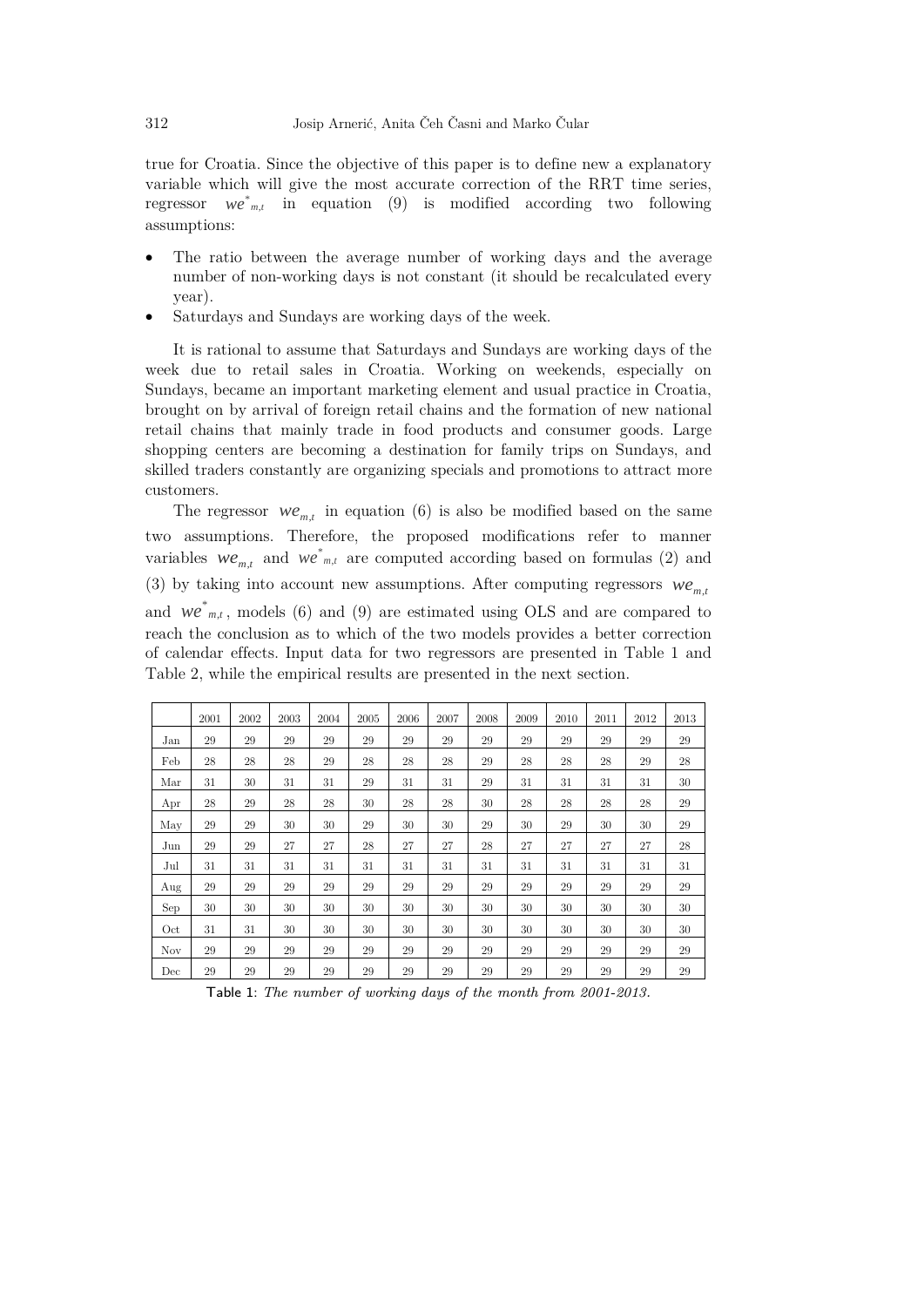|     | 2001           | 2002             | 2003           | 2004           | 2005           | 2006           | 2007             | 2008             | 2009           | 2010           | 2011           | 2012           | 2013           |
|-----|----------------|------------------|----------------|----------------|----------------|----------------|------------------|------------------|----------------|----------------|----------------|----------------|----------------|
| Jan | $\overline{2}$ | $\overline{2}$   | $\overline{2}$ | $\overline{2}$ | $\overline{2}$ | $\overline{2}$ | $\overline{2}$   | $\overline{2}$   | $\overline{2}$ | $\overline{2}$ | $\overline{2}$ | $\overline{2}$ | $\sqrt{2}$     |
| Feb | $\theta$       | $\overline{0}$   | $\theta$       | $\theta$       | $\theta$       | $\theta$       | $\theta$         | $\theta$         | $\theta$       | $\theta$       | $\theta$       | $\theta$       | $\mathbf{0}$   |
| Mar | $\theta$       | $\mathbf{1}$     | $\overline{0}$ | $\theta$       | $\overline{2}$ | $\theta$       | $\theta$         | $\overline{2}$   | $\theta$       | 0              | $\theta$       | $\theta$       | $\mathbf{1}$   |
| Apr | $\overline{2}$ | $\mathbf{1}$     | $\overline{2}$ | $\overline{2}$ | $\theta$       | $\overline{2}$ | $\overline{2}$   | $\boldsymbol{0}$ | $\overline{2}$ | $\overline{2}$ | $\overline{2}$ | $\overline{2}$ | $\mathbf{1}$   |
| May | $\overline{2}$ | $\overline{2}$   | $\mathbf{1}$   | $\mathbf 1$    | $\overline{2}$ | 1              | 1                | $\overline{2}$   | $\mathbf{1}$   | $\overline{2}$ | 1              | $\mathbf{1}$   | $\overline{2}$ |
| Jun | 1              | $\mathbf{1}$     | 3              | 3              | $\overline{2}$ | 3              | 3                | $\overline{2}$   | 3              | 3              | 3              | 3              | $\overline{2}$ |
| Jul | $\theta$       | $\overline{0}$   | $\theta$       | $\theta$       | $\theta$       | $\theta$       | $\theta$         | $\theta$         | $\theta$       | $\theta$       | $\theta$       | $\theta$       | $\theta$       |
| Aug | $\overline{2}$ | $\overline{2}$   | $\overline{2}$ | $\sqrt{2}$     | $\sqrt{2}$     | $\overline{2}$ | $\boldsymbol{2}$ | $\overline{2}$   | $\overline{2}$ | $\overline{2}$ | $\overline{2}$ | $\overline{2}$ | $\overline{2}$ |
| Sep | $\theta$       | $\overline{0}$   | $\overline{0}$ | $\theta$       | $\theta$       | $\theta$       | $\theta$         | $\theta$         | $\Omega$       | $\overline{0}$ | $\theta$       | $\theta$       | $\theta$       |
| Oct | $\theta$       | $\overline{0}$   | $\mathbf{1}$   | $\mathbf 1$    | 1              | $\mathbf{1}$   | $\mathbf{1}$     | 1                | $\mathbf{1}$   | $\mathbf{1}$   | $\mathbf{1}$   | 1              | $\mathbf{1}$   |
| Nov | $\mathbf{1}$   | 1                | $\mathbf{1}$   | $\mathbf{1}$   | $\mathbf{1}$   | $\mathbf{1}$   | $\mathbf{1}$     | $\mathbf{1}$     | $\mathbf{1}$   | $\mathbf{1}$   | $\mathbf{1}$   | $\mathbf{1}$   | $\mathbf{1}$   |
| Dec | $\overline{2}$ | $\boldsymbol{2}$ | $\overline{2}$ | $\overline{2}$ | $\overline{2}$ | $\overline{2}$ | $\boldsymbol{2}$ | $\overline{2}$   | $\overline{2}$ | $\overline{2}$ | $\overline{2}$ | $\overline{2}$ | $\overline{2}$ |

Table 2: The number of non-working days of the month from 2001-2013.

### **4. Empirical analysis**

The data set analyzed in this paper is a series of real Turnover Indices in Retail Trade for Croatia. The sample period ranges from January 2001 to December 2013 for a total of 156 monthly observations. According to the parasimony principle, two regression models are estimated using different regressors according to equations (6) and (9).

The first regression model uses three regressors, among which the variable  $we_{m,t}$  is calculated according to equation (2) using data in Table 1 and 2. It should be emphasized once again that regressor  $we_{m,t}$  accounts for only the composition-of-month effects. Figure 1 presents the results of this regression model using the OLS method.

|                |                    | Coefficient |             | Std. Error | $t$ -ratio         | p-value |          |
|----------------|--------------------|-------------|-------------|------------|--------------------|---------|----------|
|                | const              | 73.7791     |             | 13.0302    | 5.6622             | 0.0000  |          |
|                | we                 | 1.02670     |             | 0.491656   | 2.0882             | 0.0384  |          |
|                | lpy                | 6.86919     |             | 9.58428    | 0.7167             | 0.4747  |          |
|                | phe                | 5.44698     |             | 1.95289    | 2.7892             | 0.0060  |          |
|                | Mean dependent var |             | 100.8416    |            | S.D. dependent var |         | 14.81265 |
|                | Sum squared resid  |             | 32185.57    |            | S.E. of regression |         | 14.55154 |
| $R^2$          |                    |             | 0.053623    |            | Adjusted $R^2$     |         | 0.034944 |
| F(3, 152)      |                    |             | 2.870835    |            | $P-value(F)$       |         | 0.038348 |
| Log-likelihood |                    |             | $-637.0490$ |            | Akaike criterion   |         | 1282.098 |
|                | Schwarz criterion  |             | 1294.297    |            | Hannan–Quinn       |         | 1287.053 |
| $\hat{\rho}$   |                    |             | 0.653656    |            | Durbin-Watson      |         | 0.651969 |
|                |                    |             |             |            |                    |         |          |

Figure 1: Estimated OLS regression according to equation (6)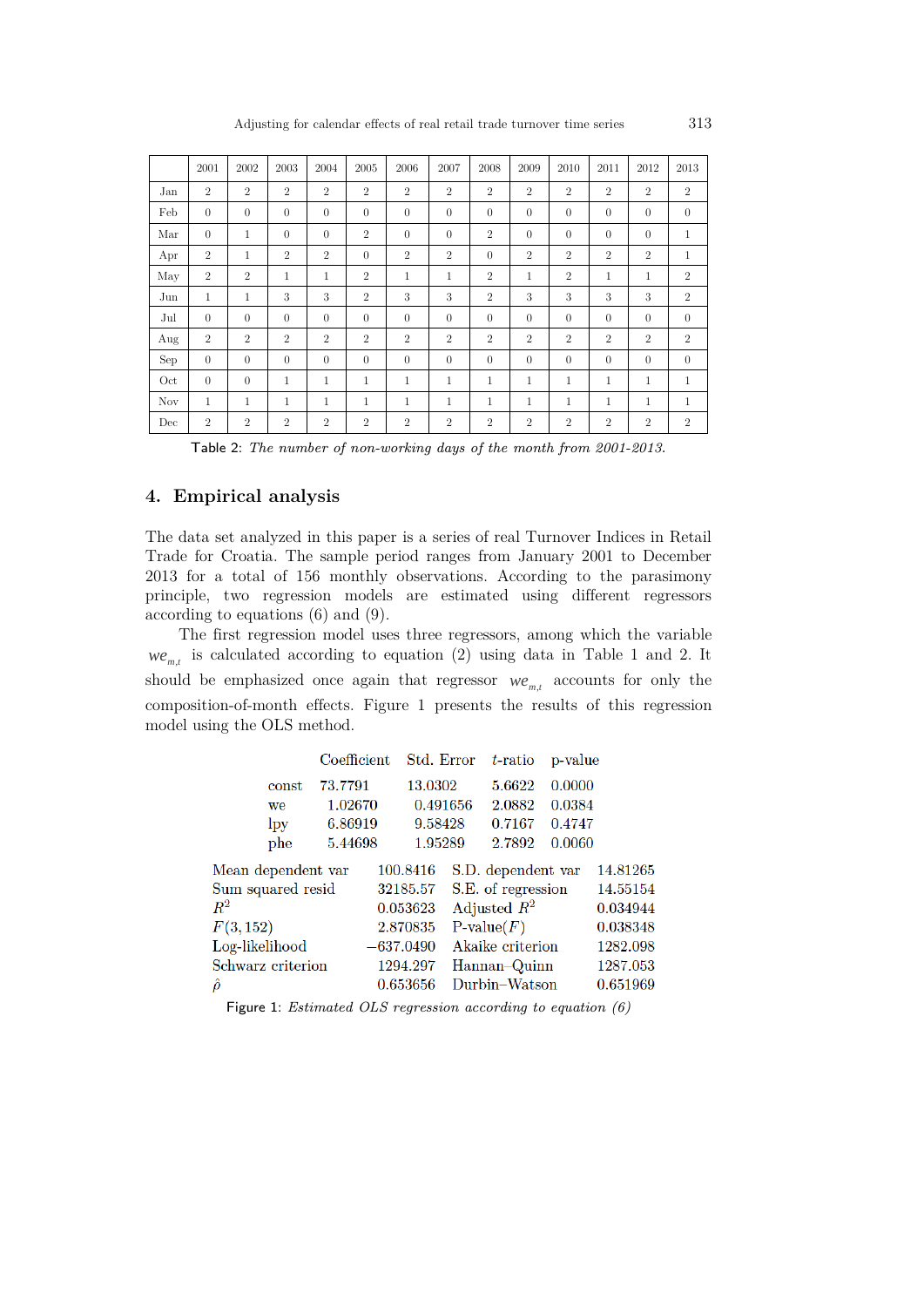As seen in Figure 1, the effect of additional working days (estimated coefficient of the variable *we* ) is positive, meaning that on average, the retail trade turnover series should be upward corrected to 1.0267 for the additional working day. The conclusion is also that variable *lpy* is not statistically significant at a significance level of 5%, while the effect of an additional working day as well as the effect of a public holiday are significant. The public holiday effect is also positive, meaning that on average, the retail trade turnover series should be upward corrected to 5.4469. Public holidays are non-working days of the month, so they increase retail sales due to more intensive purchasing one or two days immediately before the public holiday.

However, the significance tests and other regression diagnostics are not as important as subtraction fitted values from the original series used to compute calendar adjusted values. Therefore, calendar adjusted values are residuals plus 100, which is exactly the mean of the retail trade turnover indices. Due to limited discussion, only actual values (RTT), fitted values and residuals for the year 2002 are presented in Table 3, while actual values and calendar-adjusted values are shown on Figure 2.

|         | rrt        | fitted     | residual     |
|---------|------------|------------|--------------|
| 2002:01 | 73.909837  | 99.345776  | -25.435939   |
| 2002:02 | 75.690667  | 96.288279  | $-20.597612$ |
| 2002:03 | 90.827608  | 97.492229  | $-6.664621$  |
| 2002:04 | 89.966721  | 101.912514 | $-11.945794$ |
| 2002:05 | 96.350171  | 99.345776  | $-2.995605$  |
| 2002:06 | 95.341871  | 112.806475 | $-17.464604$ |
| 2002:07 | 107.768171 | 101.085663 | 6.682507     |
| 2002:08 | 104.990402 | 99.345776  | 5.644626     |
| 2002:09 | 99.497267  | 100.058968 | $-0.561701$  |
| 2002:10 | 99.035243  | 106.532643 | $-7.497401$  |
| 2002:11 | 92.101212  | 101.912514 | $-9.811302$  |
| 2002:12 | 103.381128 | 104.792756 | $-1.411628$  |

Table 3: Actual values (RRT), fitted values and residuals for the year 2002 according to equation (6)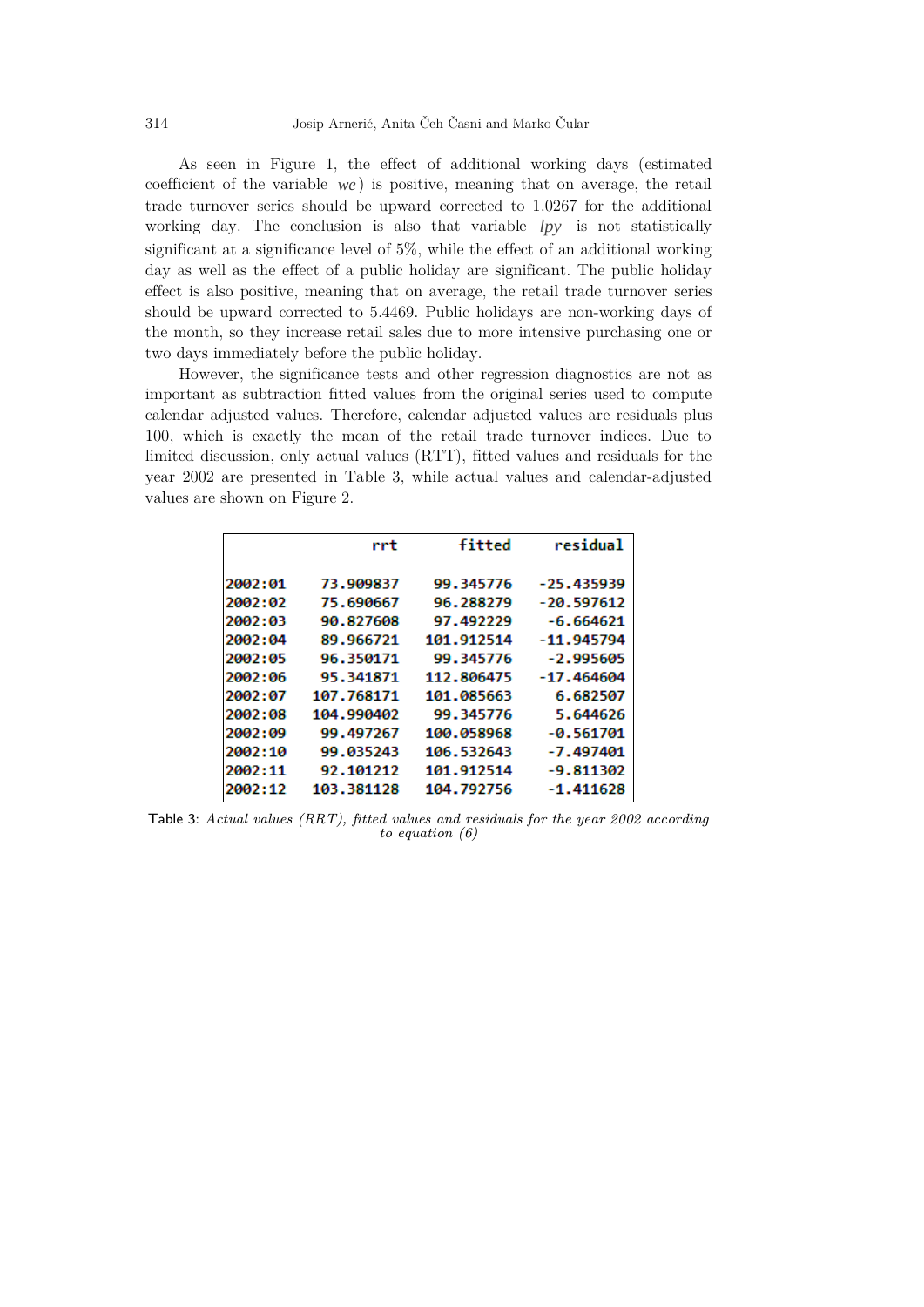

equation (6)

The second regression model uses only one regressor  $we^*_{mt}$ , which is calculated according to equation (3) using data in Table 1 and 2. It should be emphasized that regressor  $we_{m,t}^*$  accounts for the composition-of-month effect and the length-of-the month effect, where both have been adjusted for the new assumptions given in Section 3. The results of this regression model are obtained within the OLS method and presented on Figure 3.

|                    | Coefficient                                                                      | Std. Error  | $t$ -ratio                  | p-value |          |
|--------------------|----------------------------------------------------------------------------------|-------------|-----------------------------|---------|----------|
| const              | 100.868                                                                          | 1.17661     | 85.7274                     | 0.0000  |          |
| we2                | 2.76162                                                                          | 1.47708     | 1.8697                      | 0.0634  |          |
| Mean dependent var |                                                                                  | 100.8416    | S.D. dependent var          |         | 14.81265 |
| Sum squared resid  |                                                                                  |             | 33254.41 S.E. of regression |         | 14.69482 |
| $\,R^2$            |                                                                                  | 0.022195    | Adjusted $R^2$              |         | 0.015846 |
| F(1, 154)          |                                                                                  | 3.495602    | $P-value(F)$                |         | 0.063431 |
| Log-likelihood     |                                                                                  | $-639.5972$ | Akaike criterion            |         | 1283.194 |
| Schwarz criterion  |                                                                                  | 1289.294    | Hannan-Quinn                |         | 1285.672 |
| ô                  |                                                                                  | 0.667045    | Durbin-Watson               |         | 0.622143 |
|                    | $\Omega$ $\Gamma$ $\Omega$ $\Gamma$ $\Gamma$ $\Gamma$ $\Gamma$ $\Gamma$ $\Gamma$ |             |                             |         |          |

Figure 3: Estimated OLS regression according to equation (9)

According to Figure 3, the effect of additional working days (estimated coefficient of *we*2 ) results in a positive sign, meaning that on average, the retail trade turnover series should be upward corrected to 2.7616 when taking calendar effects into account. Calendar-adjusted values are residuals plus 100, which is exactly the mean of the retail trade turnover indices. Due to the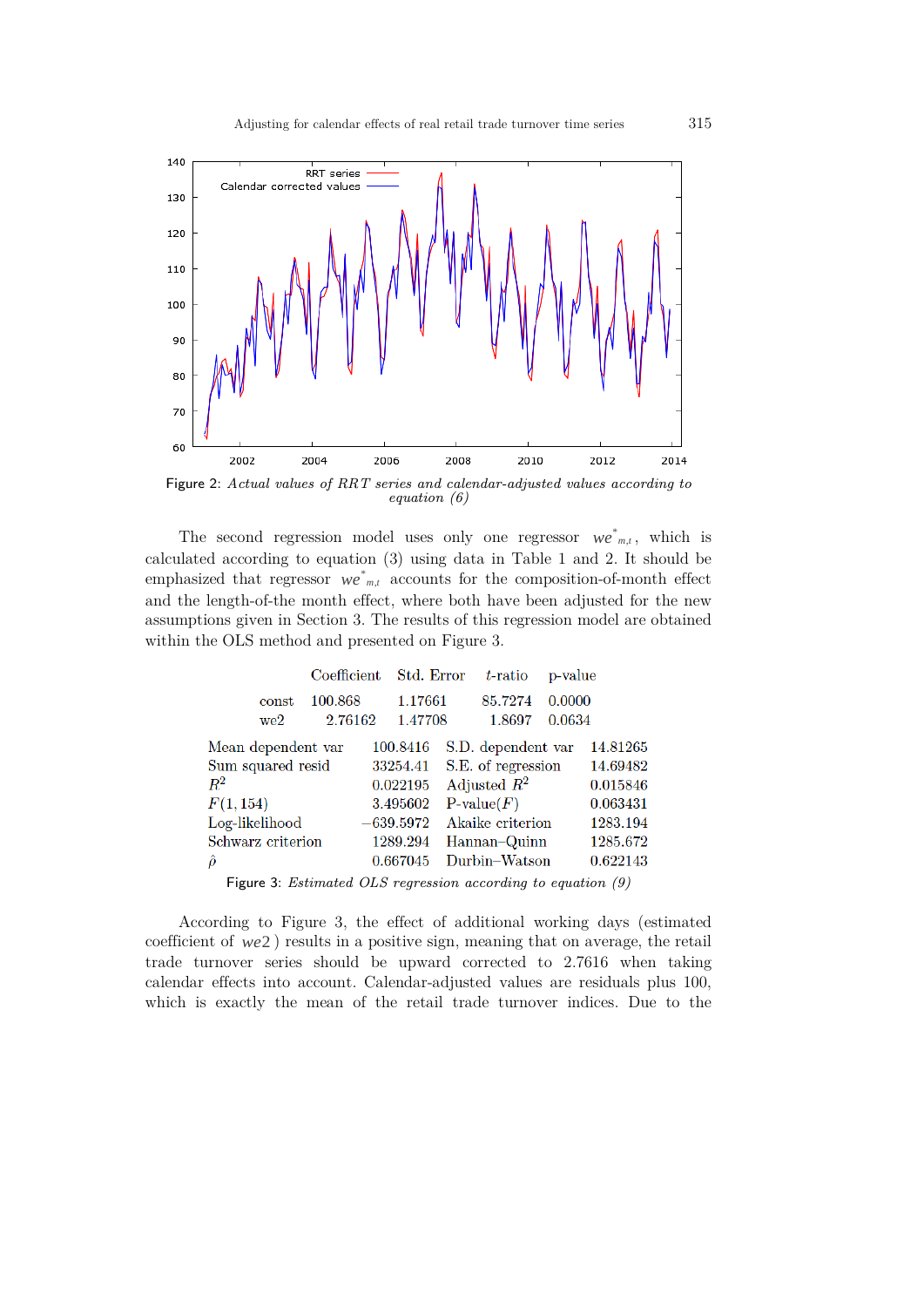limited discussion, only actual values (RRT), fitted values and residuals are presented for the year 2002 in Table 4, while actual values and calendaradjusted values are presented in Figure 4.

|         | rrt        | fitted     | residual     |
|---------|------------|------------|--------------|
| 2002:01 | 73.909837  | 101.337251 | $-27.427414$ |
| 2002:02 | 75.690667  | 98.575631  | $-22.884964$ |
| 2002:03 | 90.827608  | 98.575631  | $-7.748023$  |
| 2002:04 | 89.966721  | 101.337251 | $-11.370530$ |
| 2002:05 | 96.350171  | 101.337251 | $-4.987080$  |
| 2002:06 | 95.341871  | 106.860491 | $-11.518620$ |
| 2002:07 | 107.768171 | 98.575631  | 9.192539     |
| 2002:08 | 104.990402 | 101.337251 | 3.653151     |
| 2002:09 | 99.497267  | 98.575631  | 0.921636     |
| 2002:10 | 99.035243  | 101.337251 | $-2.302008$  |
| 2002:11 | 92.101212  | 101.337251 | $-9.236039$  |
| 2002:12 | 103.381128 | 104.098871 | $-0.717743$  |

Table 4: Actual values (RRT), fitted values and residuals for the year 2002 according to equation (9)



Figure 4: Actual values of RRT series and calendar-adjusted values according to equation  $(9)$ 

In Table 5, two series of calendar-adjusted values are compared with the original series of retail trade turnover indices in Croatia (due to the limited discussion, only the results for 2001–2003 are presented). The first series of calendar-adjusted values (corrected\_1) are obtained according to residuals of the first regression model with three regressors, while the second series of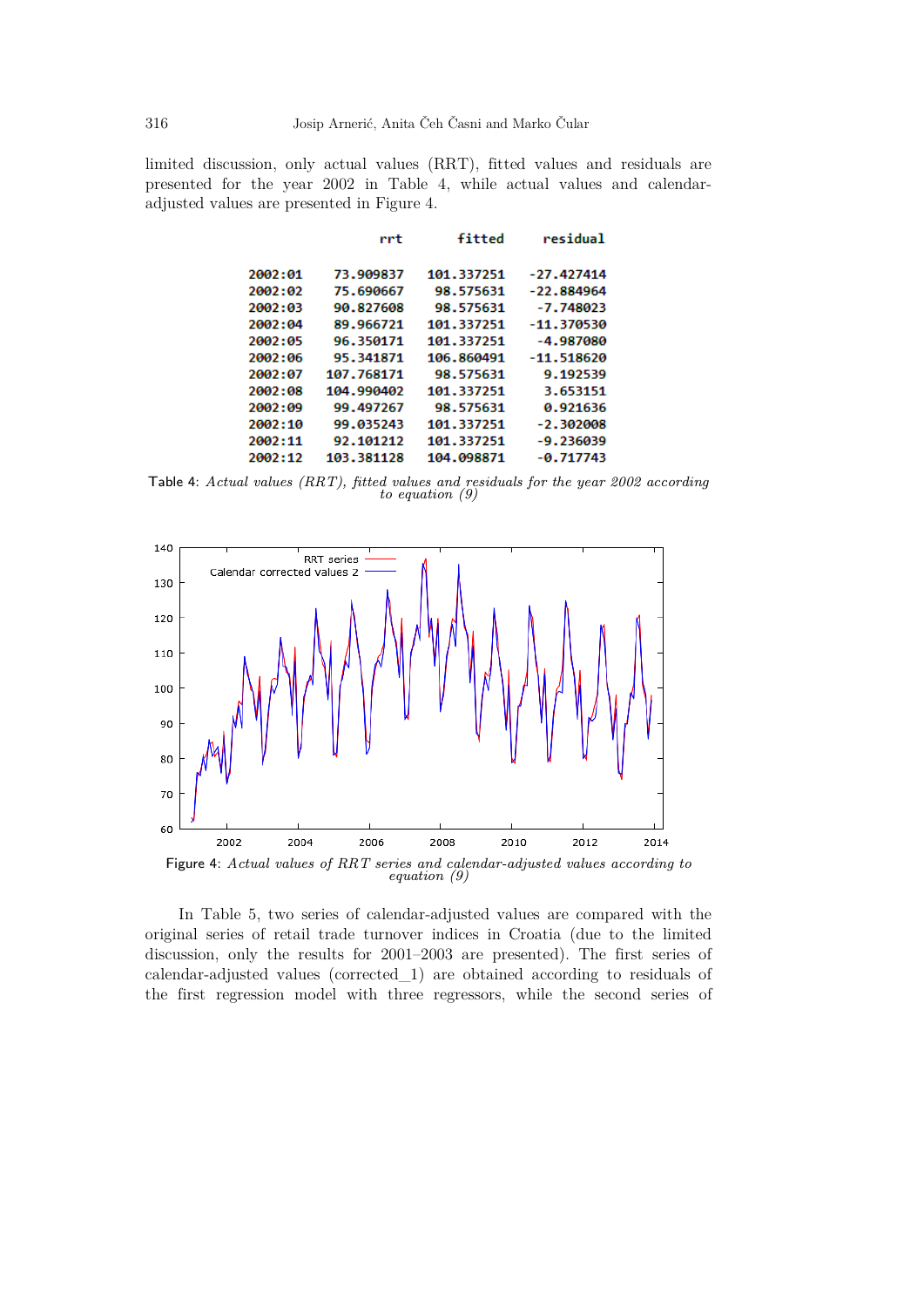calendar-adjusted values (corrected\_2) are obtained according to the residuals of the second regression model with one regressor.

| 2001:01 | 63.1351  | 63.7893  | 61.7978  |
|---------|----------|----------|----------|
| 2001:02 | 62.2251  | 65.9368  | 63.6494  |
| 2001:03 | 74.6614  | 73.5758  | 76.0858  |
| 2001:04 | 76.4270  | 78.1079  | 75.0897  |
| 2001:05 | 79.7629  | 85.8641  | 81.1872  |
| 2001:06 | 80.6731  | 73.3136  | 76.5742  |
| 2001:07 | 84.0766  | 82.9910  | 85.5010  |
| 2001:08 | 84.7291  | 79.9363  | 80.6302  |
| 2001:09 | 80.5255  | 80.4665  | 81.9499  |
| 2001:10 | 81.8557  | 80.7700  | 83.2801  |
| 2001:11 | 76.9766  | 75.0641  | 75.6393  |
| 2001:12 | 87.9200  | 88.5742  | 86.5827  |
| 2002:01 | 73.9098  | 74.5641  | 72.5726  |
| 2002:02 | 75.6907  | 79.4024  | 77.1150  |
| 2002:03 | 90.8276  | 93.3354  | 92.2520  |
| 2002:04 | 89.9667  | 88.0542  | 88.6295  |
| 2002:05 | 96.3502  | 97.0044  | 95.0129  |
| 2002:06 | 95.3419  | 82.5354  | 88.4814  |
| 2002:07 | 107.7682 | 106.6825 | 109.1925 |
| 2002:08 | 104.9904 | 105.6446 | 103.6532 |
| 2002:09 | 99.4973  | 99.4383  | 100.9216 |
| 2002:10 | 99.0352  | 92.5026  | 97.6980  |
| 2002:11 | 92.1012  | 90.1887  | 90.7640  |
| 2002:12 | 103.3811 | 98.5884  | 99.2823  |
| 2003:01 | 79.2991  | 79.9534  | 77.9619  |
| 2003:02 | 81.5538  | 85.2655  | 82.9781  |
| 2003:03 | 92.7236  | 91.6380  | 94.1480  |
| 2003:04 | 102.2493 | 103.9302 | 100.9120 |
| 2003:05 | 102.7398 | 94.3536  | 98.6409  |
| 2003:06 | 102.4439 | 107.7182 | 101.1066 |
| 2003:07 | 113.2461 | 112.1605 | 114.6705 |
| 2003:08 | 110.2213 | 105.4285 | 106.1224 |
| 2003:09 | 104.5821 | 104.5231 | 106.0065 |
| 2003:10 | 104.1513 | 101.2121 | 102.8140 |
| 2003:11 | 93.3357  | 91.4232  | 91.9984  |
| 2003:12 | 111.7542 | 106.9615 | 107.6553 |

rrt corrected 1 corrected 2

The model that provides a better fit for a correction of the calendar effect is the second model, because the two Schwartz and Hannan-Quinn information criteria have smaller values compared to the first model, due to a smaller number of regressors included in the regression equation. In other words, the model with the proposed regressor, which accounts for the composition-of-month effect and length-of-the month effect, is appropriate for calendar adjustment.

Table 5: Two series of calendar-adjusted values (corrected 1 and corrected 2) compared with the original series of retail trade turnover indices for first three years of observation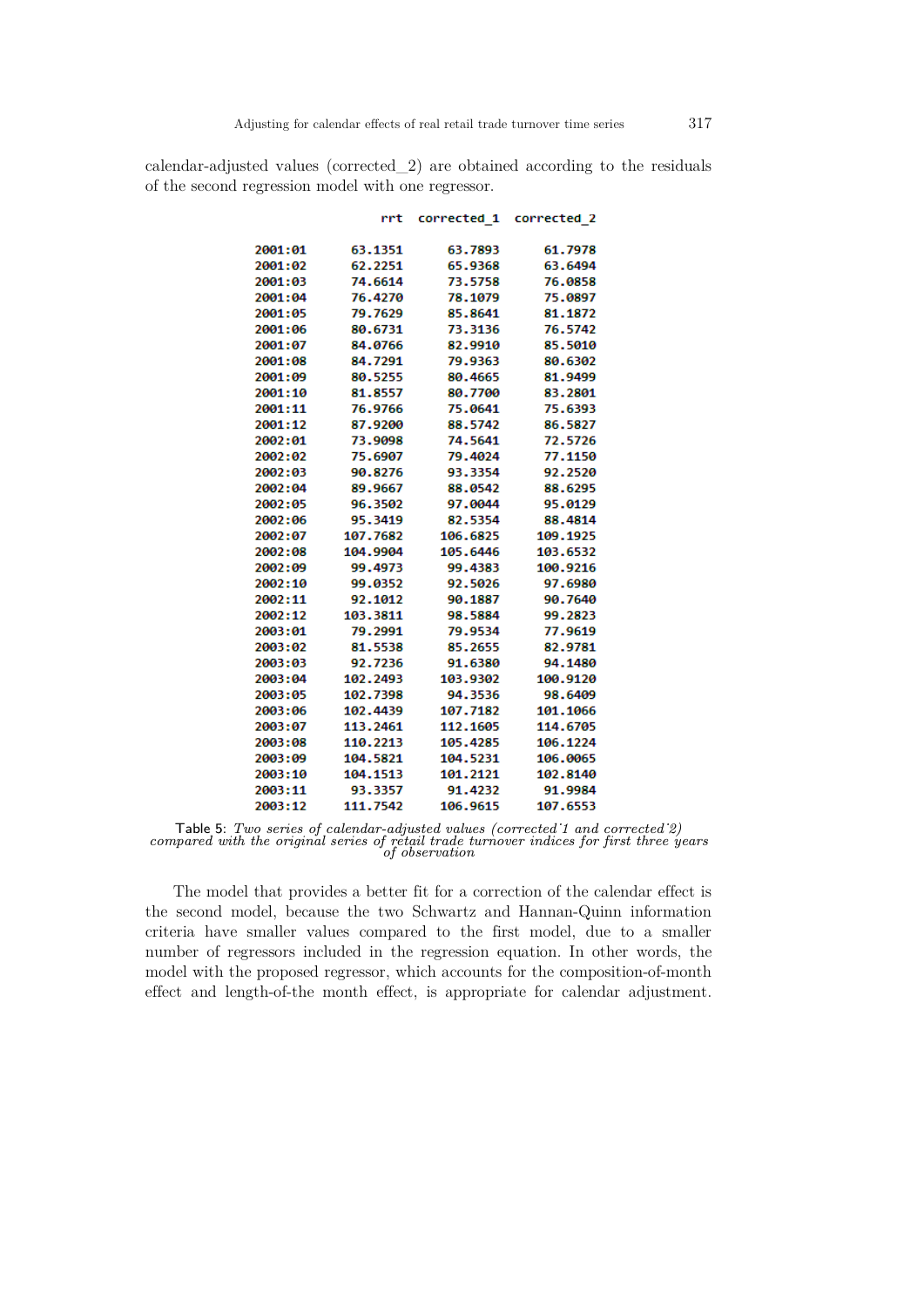Moreover, the proposed regessor is modified according to the new introduced assumptions: the ratio between average number of working days and average number of non-working days is not constant (it is recalculated every year), and Saturdays and Sundays are working days of the week. These assumptions have changed the values of regressors used in the regression analysis. Standard diagnostic tests have shown that basic assumptions of the model have been met. The results of these diagnostic tests are available upon request.

## **5. Conclusion**

Most of the economic series are observed on a monthly or quarterly basis, but some months (quarters) are not comparable due to the different number of working and non-working days. An inappropriate calendar adjustment can generate false signals and negatively affect the interpretation of adjusted data, which is particularly relevant for time series of retail sales and industrial productions. The straightforward use of existing methods by the Bureau of Statistics is not sufficient to capture calendar variations because they are not always periodic. Moreover, any calendar effects are masked by dominated seasonal effects. Therefore, the appropriate explanatory variables giving the most accurate calendar correction of a given time series should be chosen. An estimation of results shows that a single regression model with a newly proposed regressor  $we_{m,\tau}^*$  is a better alternative for calendar adjustment of retail trade turnover series in Croatia, compared to multiple regression model. The advantage of the proposed regressor  $we_{m}^*$  is that it accounts for all compositionof-month effects: working days effect, public holidays effect and implicitly the effect of leap years. Furthermore, it accounts for the length-of-month effect. The newly proposed regressor  $we_{m}^*$  is adjusted by taking into account two assumptions: (1) the ratio between the average number of working days and the average number of non-working days is not constant (it is recalculated every year), and (1) Saturdays and Sundays are working days of the week. It is rational to assume that Saturdays and Sundays are working days of the week based on retail sales in Croatia. Working on weekends, especially on Sundays, has become an important marketing element and usual practice in Croatia, in line with the arrival of foreign retail chains and the formation of new national retail chains, which mainly trade in food products and consumer goods. Large shopping centers are becoming a regular destination for family trips on Sundays, where experienced traders constantly organize specials and promotions in order to attract more customers. In general, the conclusion is that an additional working day in the month has a positive effect on retail sales, i.e. retail trade turnover series should be upward corrected on average to 2.7616, when taking calendar effects into account.